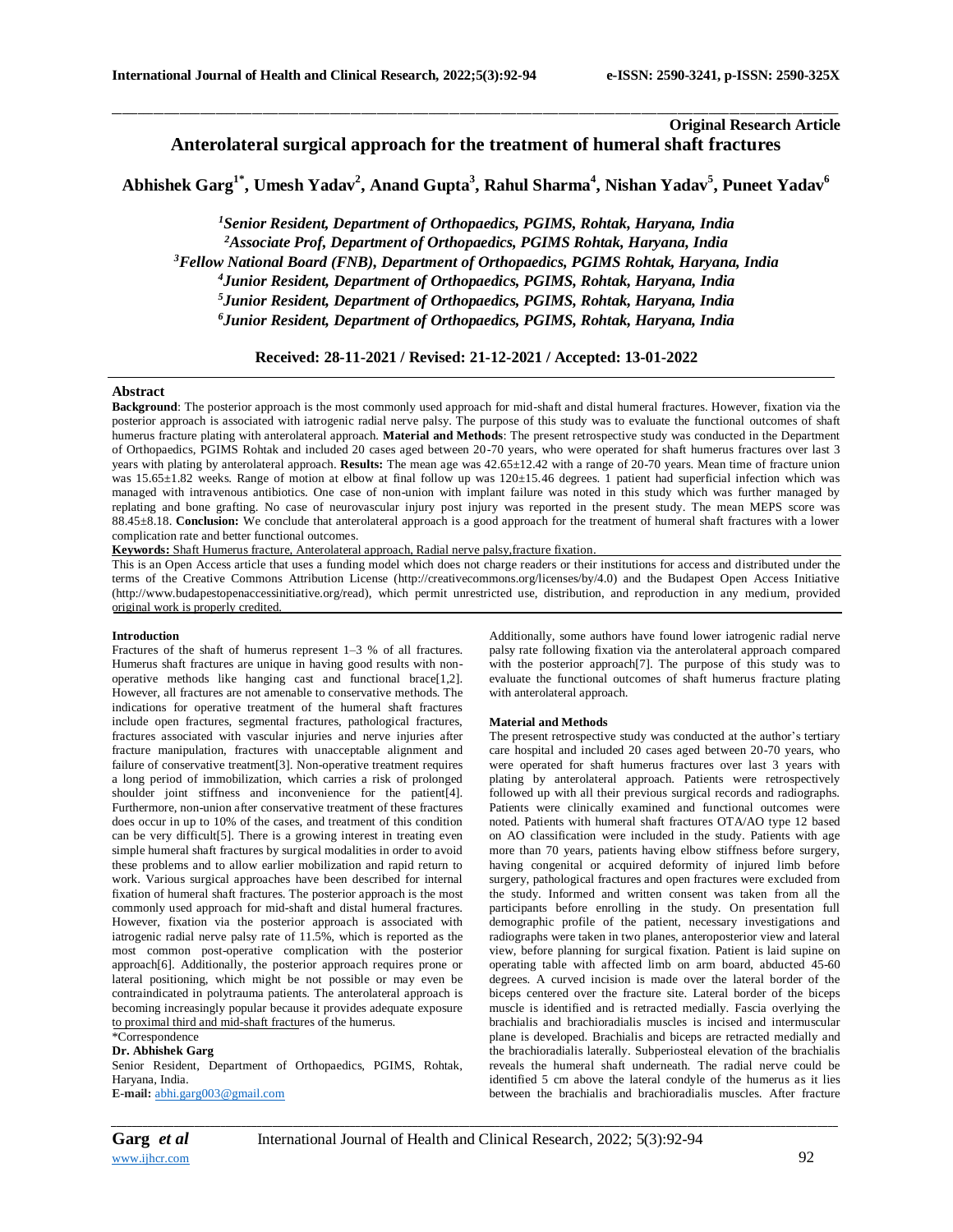reduction, fixation is done using 4.5 mm narrow Limited Contact Dynamic Compression Plate LCDCP/ 4.5 mm Locking Compression

Plate (LCP). A posterior above elbow slab was applied at the time of surgery (Fig 1,2 and 3).



\_\_\_\_\_\_\_\_\_\_\_\_\_\_\_\_\_\_\_\_\_\_\_\_\_\_\_\_\_\_\_\_\_\_\_\_\_\_\_\_\_\_\_\_\_\_\_\_\_\_\_\_\_\_\_\_\_\_\_\_\_\_\_\_\_\_\_\_\_\_\_\_\_\_\_\_\_\_\_\_\_\_\_\_\_\_\_\_\_\_\_\_\_\_\_\_\_\_\_\_\_\_\_\_\_\_\_\_\_\_\_\_\_\_\_\_\_\_\_\_\_\_\_\_\_\_\_\_\_\_\_\_\_\_\_\_\_\_\_\_

**Fig 1: Showing preoperative and Postoperative X-ray of humerus plating**



**Fig 2: Showing preoperative and Postoperative xray**



## **Fig 3: Showing Postoperative X-ray**

**Results**

Passive elbow mobilization exercise was started only 3 days after surgery while a full range of elbow exercises were started after suture removal. The functional results of elbow were assessed Mayo Elbow performance Score (MEPS) and total range of motion of elbow joint at least 6 months after surgery and patient's satisfaction based on surgical outcomes were assessed individually. Statistical analysis was done with SPSS version 16 using descriptive statistical methods including the Pearson Chi squared test and student-t test. A p-value of <0.05 was considered as statistically significant.

The mean age was 42.65±12.42 with a range of 20-70 years. There were 13 males (65%) and 7 females (35%). Right side was involved in 12 patients (60%) while left side was involved in 8 patients (40%). 15 patients (75%) had Road side accident (RSA) as mode of trauma for their fracture,4 patients (20%) had simple fall as the mechanism of injury for their fracture and 1 patient had wrestling (5%) as the mode of injury. The choice of implants was based on surgeons' preference and financial constraints of the patient. Mean time of fracture union was 15.65±1.82 weeks. Range of motion at elbow at final follow up was 120±15.46 degrees (Table 1).

| Table 1: Showing demographic profile and results |                   |
|--------------------------------------------------|-------------------|
| <b>Parameter</b>                                 | <b>Number</b>     |
| Mean Age                                         | $42.65 \pm 12.42$ |
| Sex                                              | $M=13$            |
|                                                  | $F=7$             |
| Side                                             | $R=12$            |
|                                                  | $L=8$             |
| Mode of Injury                                   | $RSA-15$          |
|                                                  | Fall-4            |
|                                                  | Wrestling-1       |
| Mean time of fracture healing (weeks)            | $15.65 \pm 1.82$  |
| Mean Range of Motion (degrees)                   | $120 \pm 15.46$   |
| Mean MEPS score                                  | $88.45 \pm 8.18$  |

1 patient had superficial infection which was managed with intravenous antibiotics. No case of deep infection was noted in our study. One case of non-union with implant failure was noted in this study which was further managed by replating and bone grafting. No case of neurovascular injury post injury was reported in the present study (Table 2).

|                       | <b>Table 2: Complications</b> |  |
|-----------------------|-------------------------------|--|
| Complication          | No of patients                |  |
| Superficial infection |                               |  |